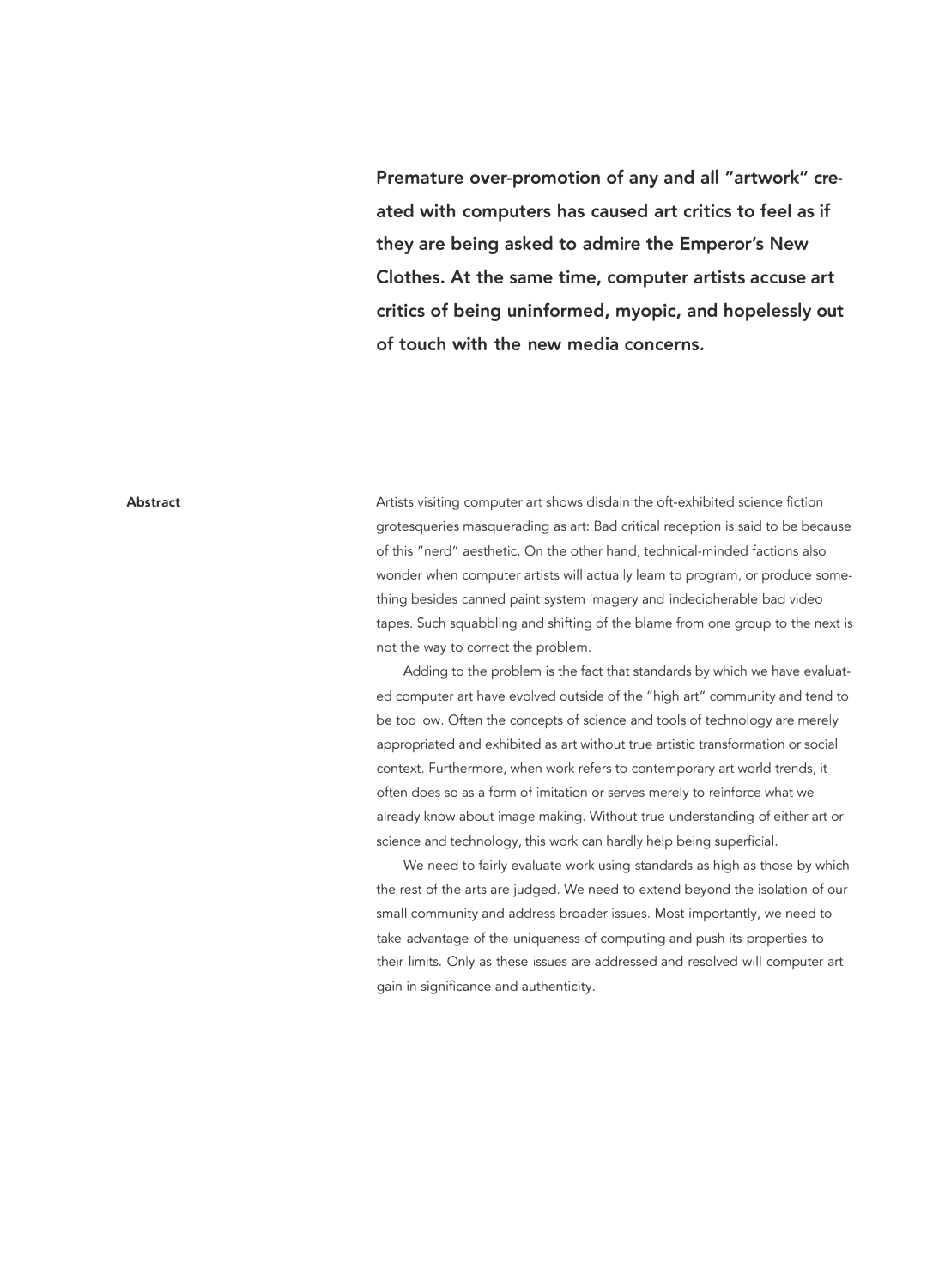# The Emperor's **New Art?**

# **Delle Maxwell**

Princeton, New Jersey

At the SIGGRAPH '89 conference the panel session entitled "Computer Art -An Oxymoron?" intended to bring some members of the established art world institutions together to discuss the status of computer art. The panel's loose consensus seemed to be that theoretically, it could exist at some point, but in practice, now, there weren't very many examples of interesting work to be found. The lack of involvement with idea and content was cited. Yet some panelists, through misuse of jargon, revealed their unfamiliarity with computers and the technical milieu, and were unable to provide any clues to what this new content might be.

With each question asked after the session, the gap in understanding widened further. Audience members confused technical issues for content. Some people seemed to think that the current state of hardware and software was too primitive for real art to emerge yet. Others used the terminology of the marketplace to predict the future: Meaningless phrases such as "narrowing the gap between

imagination and reality" were in abundance. Some implied that many artists' work is bound by the limitations of the prepackaged software. How can artists do much with this tool without an in-depth exploration of its language? Why do they re-render the works of other nineteenthand-twentieth-century artists? A computer artist wondered what it would take to have his photorealistic work recognized as art, and that he would have work ready and available for critical review in the fall. None of the panelists offered their services.

There was a general feeling of dissatisfaction after the session. Artists felt that their questions were left unaddressed and that they were being written off as insignificant. Panel members seemed unable, unwilling or embarrassed to articulate specifically just why computer art was falling short of expectation. The two factions seemed to exist in parallel worlds, unable to pass through an invisible though palpable barrier.

As a result of these events, questions arise. Has the computer art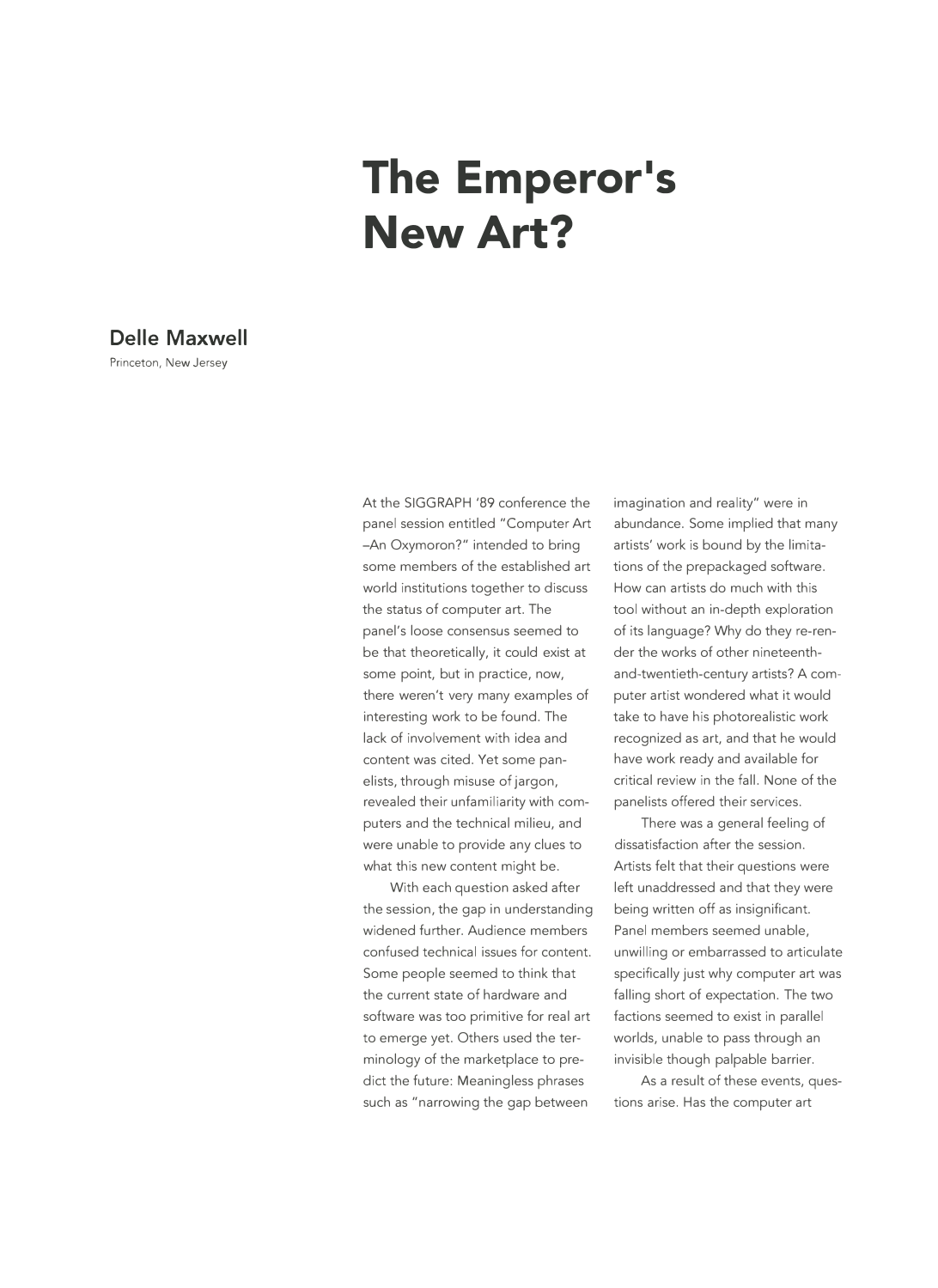establishment woven, promoted, and cloaked itself in some miraculous cloth-a cloak of legitimacy? Are the critics who are unable to see this cloak unfit for their jobs, as was the case for those citizens in Andersen's fairy tale, or are they like the child who declares that the Emperor is, indeed, naked?

Unfortunately, the confusion and dissatisfaction with computer art is not uncommon. Every year, visitors to computer art exhibits and animation shows voice their disappointment. Every year, the high hopes and promises we have for the technology in an artistic context fail to materialize. These aren't just the grumblings of the general public; artists, enthusiasts, and engineers alike join in mutual complaint.

Yet we hold a common belief that there is something different about using computers in the visual arts. "Radically different," "revolutionary potential," "unique requirements," "transformation of space and time," and "novel medium" are the types of descriptions found in articles on computer art. Are they just the hyperbole of the marketplace? Or can computer art become a legitimate, significant member of the art world, as well as be respected for its technical achievement? If so, when can we expect this to come about? It can succeed:

When we can evaluate work fairly, using standards as high as those by which the rest of the arts are judged. When the question *How did* you *do* it? is not the only appropriate question to ask. When computer art stops imitating other art styles, and

artists show a greater commitment to learning the language and concepts of computing.

#### **The Ghetto**

Early on, the mainstream "high" art world dismissed computer art as a peculiar hybrid, a carnival novelty like "spin art" or orchestrated laser shows. In response, rejected artists and engineer-artists created their own forum for theory, criticism, and exhibition of work. This forum has evolved into a community of organizations that have their own infrastructures; heros, critics, prophets, historians, public relations, conferences, awards, and publications. It should be kept in mind that that vanguard art has always had to battle recalcitrant traditional critics and a sometimes hostile public, and that alternative critics are needed. But eventual recognition of the new work is assured only if the alternative work, critical theory, and infrastructure are equal in quality to that which is being challenged.

Our situation is not unlike that of science fiction writing vis-a-vis the world of literature. To understand the comparison, consider the astute observations of the Polish science fiction author Stanislaw Lem.1 He classifies the world of the literary arts into two groups: The Lower Realm, as exemplified by crime fiction, eroticoromance novels, science fiction, and the like, better known in the U.S.A. as "trashy books," and the Upper Realm, characterized by philosophy, poetry, and novels by writers such as Joyce,

1. Stanislaw Lem. "Science Fiction-A Hopeless Case: With Exceptions." From Microworlds (New York: Harcourt, Brace, Jovanovich, 1984) p. 47. The essay was originally published in 1973.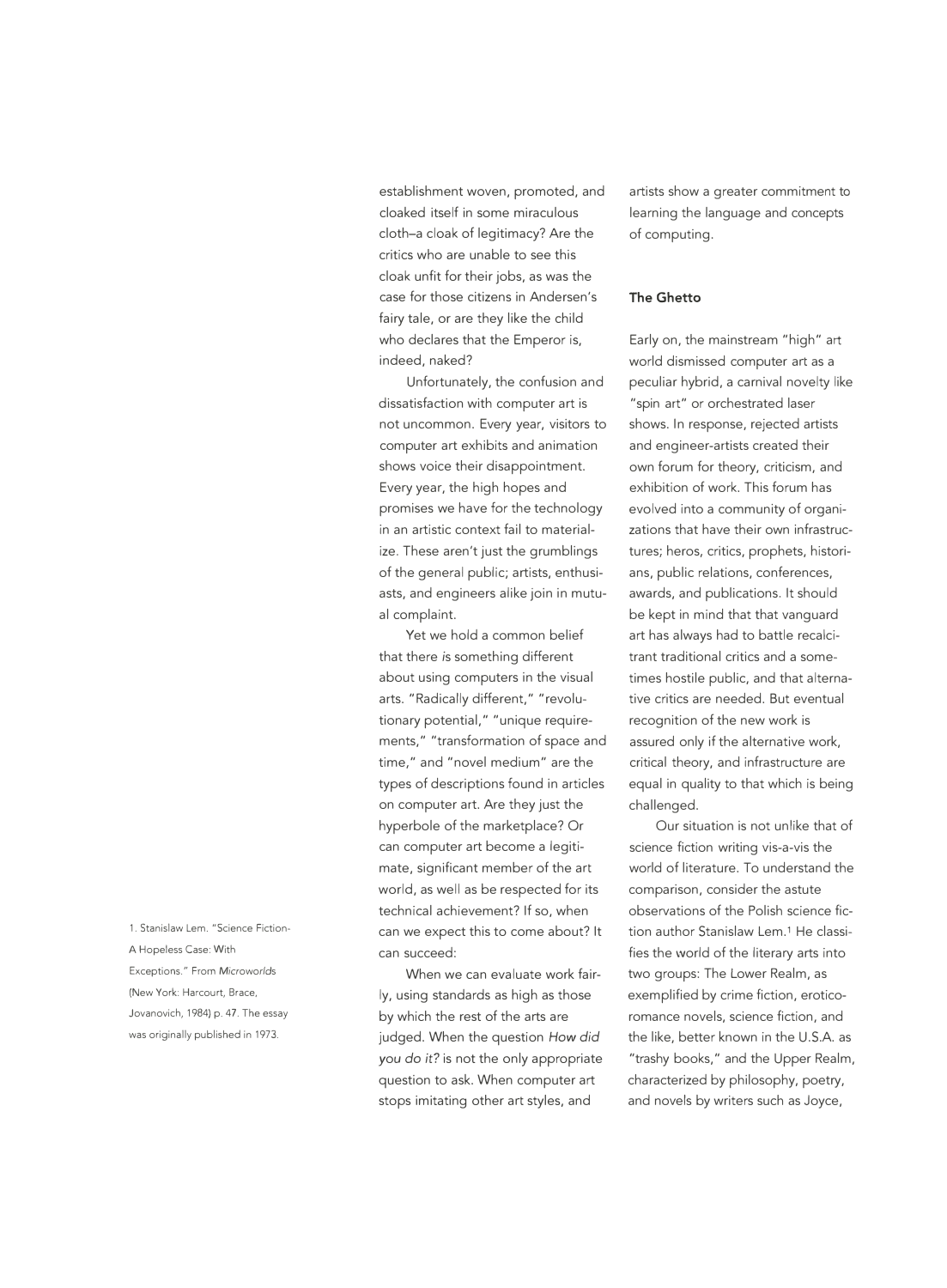**Early on, the mainstream "high" art world dismissed computer art as a peculiar hybrid, a carnival novelty like "spin art" or orchestrated laser shows.** 

> Sartre, Bellow, and Sarraute, acknowledged to be worthy of distinction.

> In the Lower Realm, science fiction exists as a "socio-culturally isolated realm" of work, a ghetto of sorts. Its publications, conferences, and exhibits exist as "junior versions," separate from those in the mainstream. Rarely does any crossfertilization with mainstream literature take place. Writers from what he calls the Upper Realm occasionally make excursions into genres such as science fiction or crime fiction, yet still retain their reputations as respected writers. (They have already made their reputations in the cultural mainstream and are allowed such occasional lapses.) In those cases, when authors such as William Burroughs venture into the Lower Realm, they are acclaimed and congratulated as one of the "brotherhood." Due mention is given in the publications, and their presence is offered up as proof of the validity of the genre.

> On the other hand "...there is no return service. "2 Science fiction writers in the Lower Realm, that is, those

in the science fiction ghetto, are snubbed when they attempt to gain invitations and acceptance into the Upper Realm. (Consider the analogous situation with the SIGGRAPH panel "Computer Art: An Oxymoron?"-the mainstream critics were invited, yet provided little encouragement for computer art or invitations for artists to show in museums or galleries.) This situation naturally creates frustration for those in the Lower Realm.

Out of this frustration, separate institutions and means of sharing information are developed. Consequently, people in their own ingroups tend to evaluate and promote one another's work. Criticism is sometimes more of a public-relations affair than an objective evaluation. Promotion is used as a method of justification. This kind of promotion combined with the isolation from the Upper Realm of literature fosters the application of lower standards of judgment. Honesty compels us to recognize the science fiction ghetto's difficulties with lower standards as problems in our own group as well.

We must also recognize that the lack of high evaluation standards is partly the fault of the computer graphic marketeers who have promoted everything indiscriminately as Art. They have realized that using the arts as "softeners" and "humanizers" of the public image of computers is a powerful marketing strategy. In belief that the newest must be the best, dozens of premature efforts have been marketed as works by "great masters of a new age." And artists themselves have been heard prefac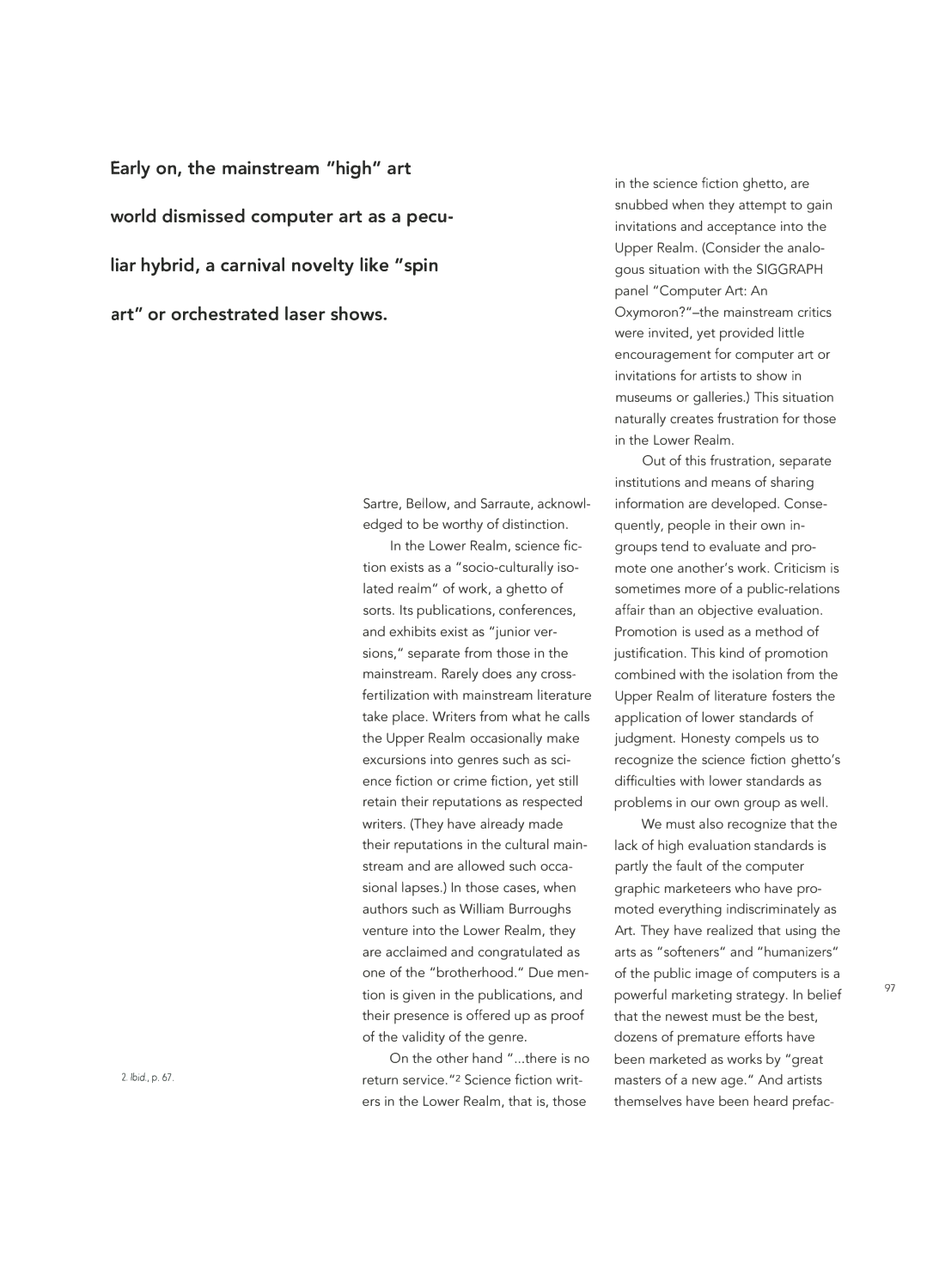**As a result of this early over-inflation of the value of computer art, those who seek authentic vision were bound to be disappointed when they found only a few examples worth remembering.** 

3. Yet to be fair, it must be said that the same charge can be leveled at the art community at large. The point is made by Suzi Gablick that "Culture in postmodern society has been increasingly 'administered'... controlled by means of corporate management techniques, public relations, and professional marketing." In Has Modernism *Failed?*  (New York: Thames and Hudson, 1984) p. 13. (In this sense, we are NOT isolated from the rest of the arts community!)

ing discussions of their work by "This is the first known use of ...," which is more appropriate to the marketing of the newest commercial product.3 Some illustrators and image-makers of dubious talent have evolved as artistic savants. In our own short-term self interest, we have allowed this to happen.

As a result of this early over-inflation of the value of computer art, those who seek authentic vision were bound to be disappointed when they found only a few examples worth remembering. Instead of a new reality, they got the old one back, in pixels. In addition, it is now often difficult to filter out marginal work, because some of these practitioners have been long entrenched in the computer graphics establishment. One cannot fix the blame only on this establishment. Every year new artists join the cadre: Often, instead of bringing in new ideas they merely rework old images with new techniques. We need to extend beyond this isolated ghetto mentality, address broader issues, forge connections with the rest of the art world, and insist on higher standards.

# **How Did You Do That?**

Considering computer graphics' origins in engineering, and its affiliation with science and industry, it should be no surprise that much of its imagery has evolved from the concerns of engineers, scientists, and industrialists. This also explains why often computer imagery is the visual result of the process of problem solving, or the illustration of a technique.

Computer graphics is important in scientific illustration or visualization, as a method of distilling large data sets into a format that enables visual analysis. It is essential in simulation-the process of making computer models of physical processes or natural phenomena. In mathematics, forms nonexistent in our everyday Euclidean space can be constructed and explored. New modeling techniques and photorealistic rendering algorithms have been invented to simulate the appearance of objects and scenes in the real world. In these contexts the question "How did you do it?" is perfectly valid, and a compliment to the skill of the programmer. "Is that a photograph, or is it computer generated?" is a question often asked in admiration.

Evidences of technical advances comprised a significant proportion of earlier computer art shows, with improved revisions showing up every year. Many of these advancements manifested themselves in forms familiar to us from the world of special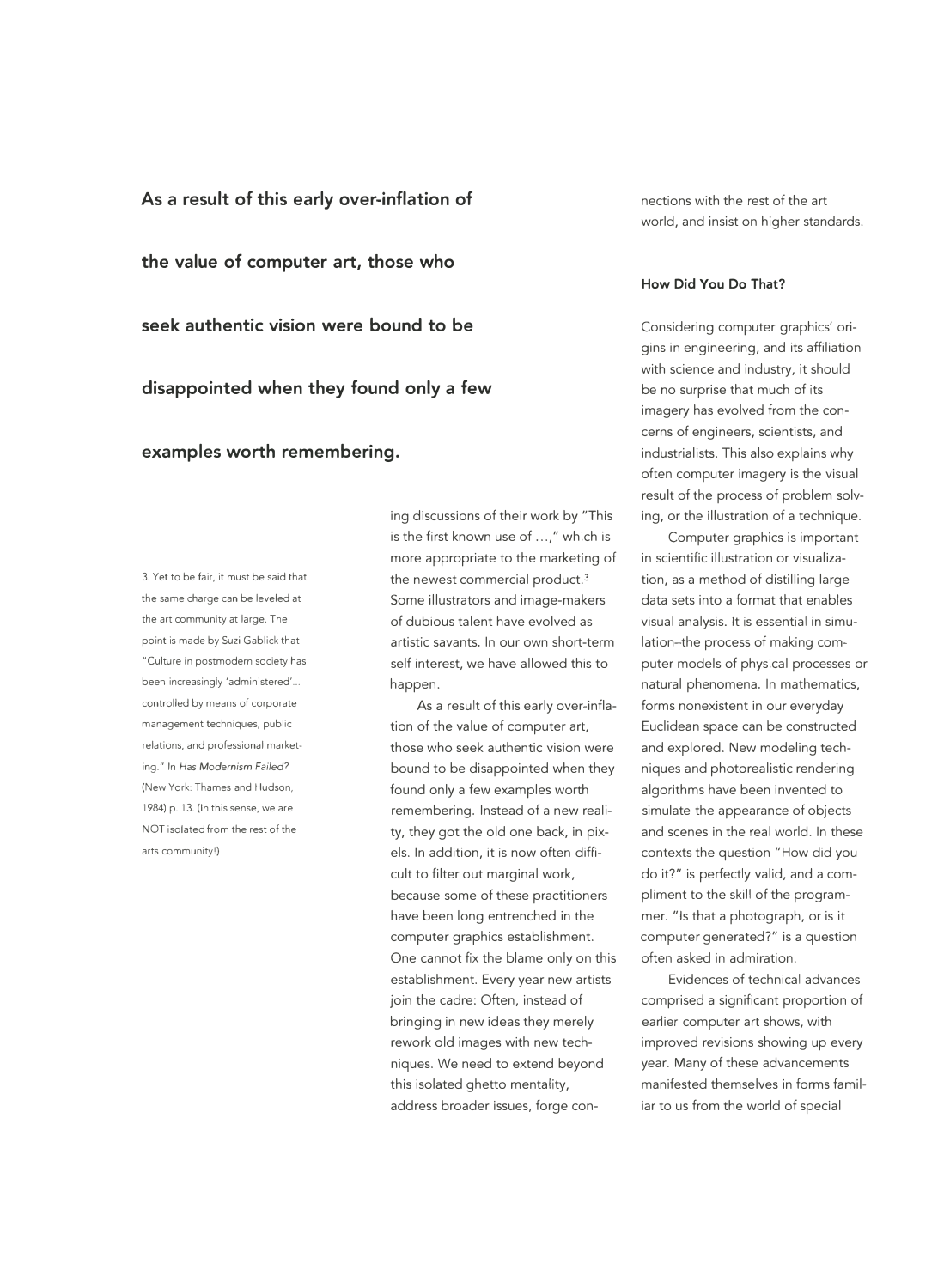4. Dan Cameron, "The New York Problem." /n *Flash Art.* No. 152, (1990) p. 120. Referring to work of contemporary New York artists.

effects: Monsters, shiny reptilian forms, psychedelic environments, horrifying versions of the human form. Shiny spheres, checkerboards, fractals, and warped human faces show up everywhere, as technical benchmarks, as calendar pinups, and as stars of animation. Such work can be evaluated using criteria such as cleverness, complexity, and visual double-entendre. Yet, in the art world, such technical criteria have traditionally been a secondary issue at best. Thus, work like Arcimboldi's allegories of the seasons, human faces cleverly composed of tiny fruits, vegetables, and other appropriate seasonal items, or Dali's painting of Lincoln's face alternating with a lady's backside as a function of viewing distance will never attain first-rank status, and remain gimmicky technical curiosities. Furthermore, as in special effects, meaningless display of technical wizardry can be used to cover up nonexistent content. Remember the movie *Howard the Duck?* 

These stereotypical computer images are recycled so often as to evoke laughter (or groans) from the viewers. Worried by such inbred imagery, artists have tried to point out these errors to the engineers. However, it is *not* easy to clearly explain the difference between artists like Arcimboldi and Leonardo da Vinci, or between illustration and art, and misunderstandings have occurred. Being more "artistic" can be misconstrued as re-rendering old masters instead of the more dubious historical pictures. Demo animations without content can be fixed by adopting stereotypical traditional animation storylines. Mathematics can be used to create sentimental, romantic landscapes. And the marketing departments of hardware and software companies are only too glad to offer it up to the public as art.

#### **The Flip Side**

Nowadays computer artists' work comprises the bulk of computer art shows, but where is the revolution? After ousting the engineers from the limelight, the successors do not always offer much additional vision, innovation, or integrity. Artists, too, mimic other art styles. Here too, computer art has many of the shortcomings of the rest of the current art scene. The advantages of imitation notwithstanding, " ... work inevitably smothers itself in a receding spiral of stylistic vampirism" .4 In addition they often use tools in trivial ways. Good work is possible, and has been done, with any kind of system, but most does not live up to the inflated claims for "radical difference" or "new ways of seeing," although it does has novelty value. A cautionary statement from seventeen years ago still hold true: " ... [a] basic dichotomy is present: on the one hand, those composers and artists who are concerned only with the act of being involved with the technology; and on the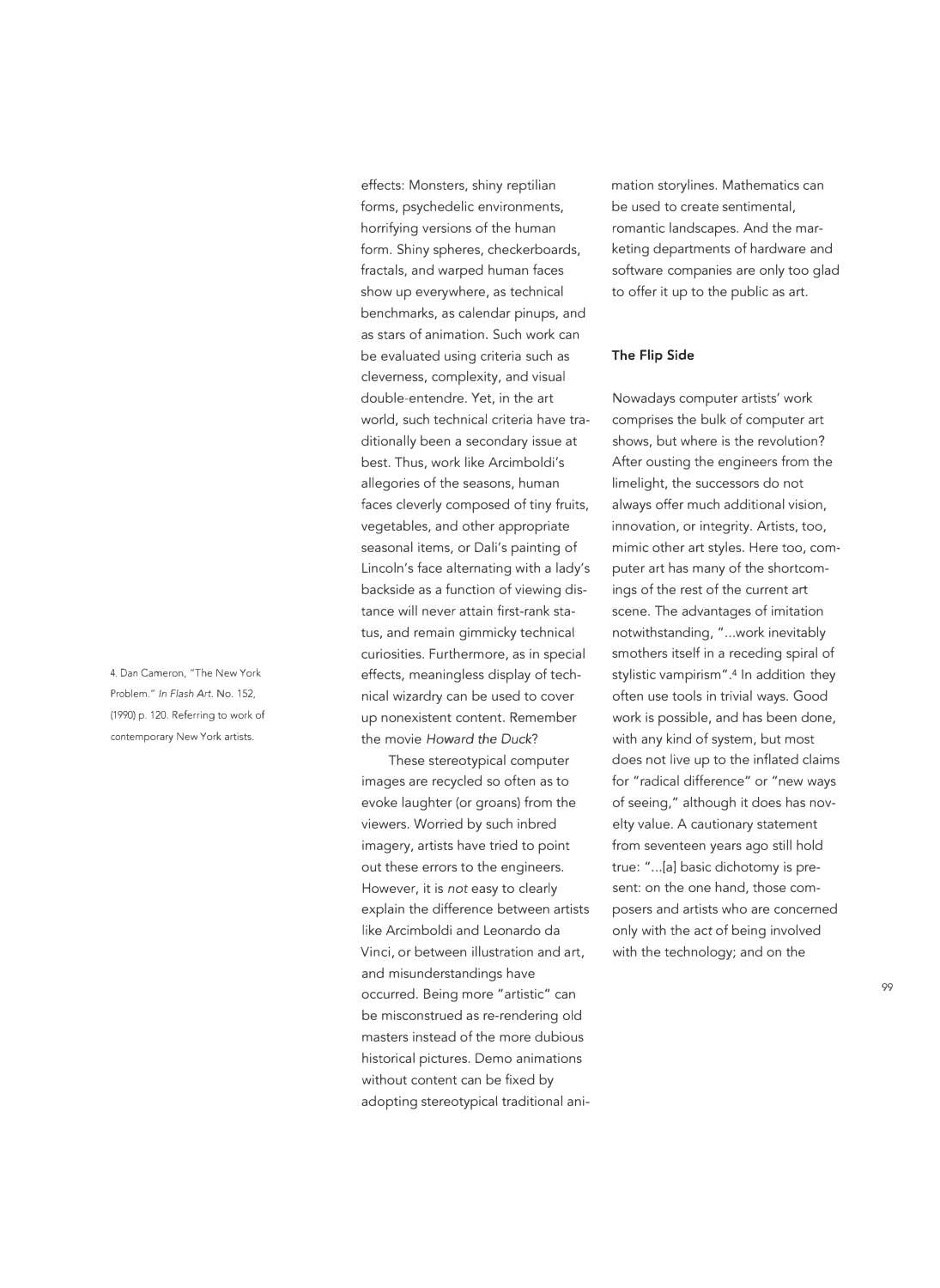5. Douglas Davis, *Art and the* Future. (New York: Praeger, 1973). Quoting an interview with the sculptor James Seawright.

6. Subscription page in *Mondo 2000.* Volume 2, Summer 1990. p. 160.

other hand, those who use technological means to achieve an end more relevant to the world we live in. Much of the interest in the former tends to die out as the novelty wears off..."<sup>5</sup>

Digitized, manipulated, scaled, warped, repeated, colorized photo collages abound, creating their own family of stereotype. When artists work with canned programs with limited sets of options, they are hard put to add their individuality to the result. More often what we see is appropriated imagery, clip art, instant image libraries which can be permuted endlessly, and carelessly executed "art marks" added for effect. Moreover, all this art is created with great speed. "Faster and denser"6 might be added to the marketing belief that "newest is best." Just because one can do something fast does not mean everything *should* be done fast.The conclusion is that artists must act as better filters and selectors of the perpetual stream of visual media detritus.

Many images from mathematics and science are misrepresented as art. At times, artists simply appropriate the images and take them through format and color changes. Just using good design techniques and color selections does not automatically transform images into art, however. This appropriation and piggybacking on other disciplines is a bit of a cheat. On the other hand, artists

and designers can be valuable partners with scientists and engineers. (This is especially true in the realm of design, when visual principles can be used for the presentation of information and data.) But computer artists can't just copy science and pass it off as art. An idea must be assimilated, understood, and then transformed, otherwise the result can be merely bad simulacrum of science. The response to "How did you do it?" could become "But they don't even know *how* to do it!"

# **What other questions may be asked?**

Misuse occurs both in the realms of engineering and art. Some images made with the latest techniques are flawless and clever, yet woefully tasteless and content-free. Some images made by people with visual sensitivity and awareness of artistic issues have nothing added to them by having been made on a computer except perhaps the value of self-consciously embracing the new electronic age. Here we get the worst of both worlds: Trivialized research and trivial art. The mutual lack of understanding between artists and engineers is a problem that still needs addressing. Artists and engineers are not yet familiar enough with one another's milieu to know what is first-rate, and what is just a hack. Yet the two groups can be a tremendous resource for one another. Through dialogue and questioning we can begin to clear up some of these misunderstandings.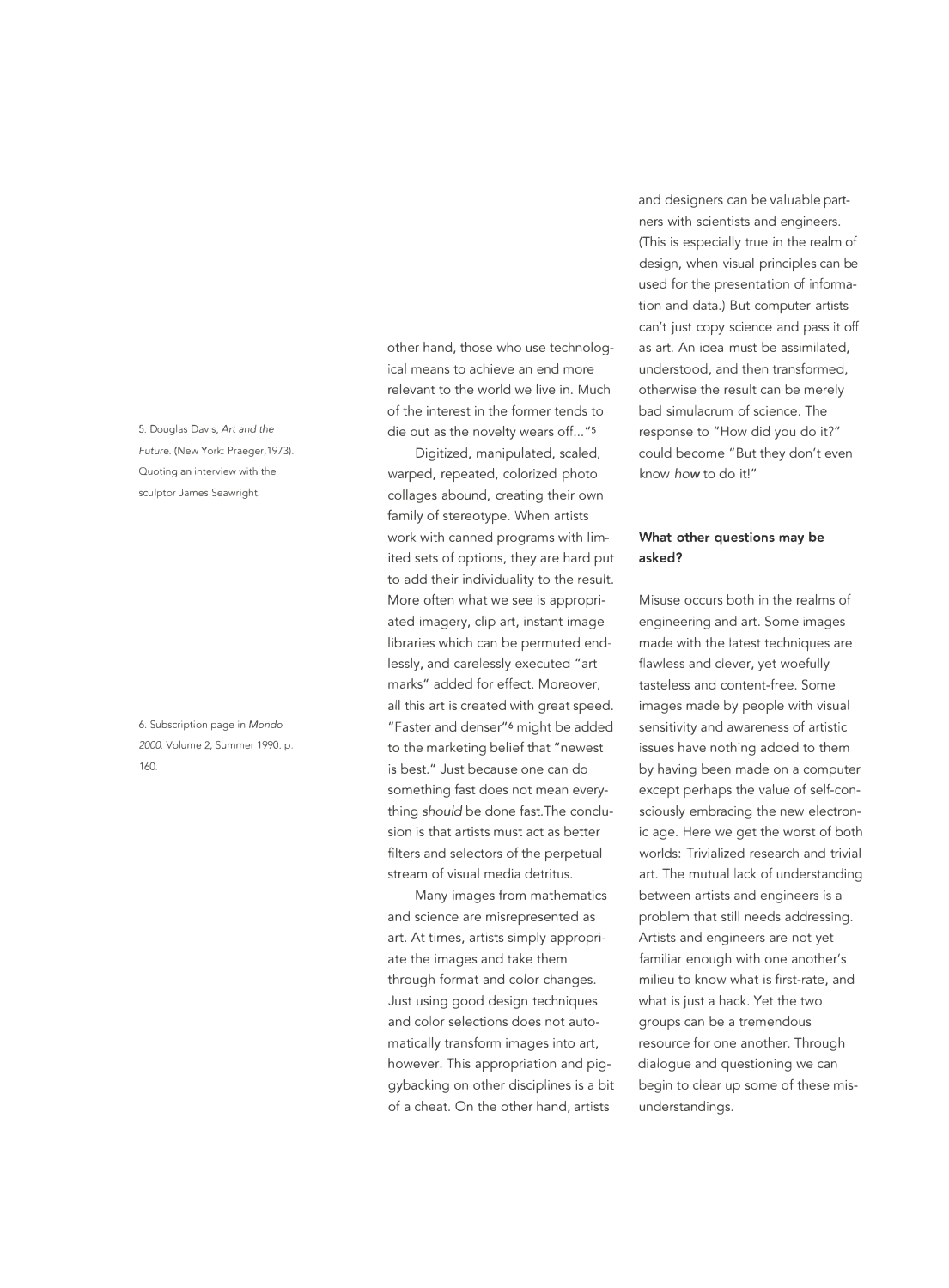**A technology that is already so integrated into so many levels of work and daily life must have implications for the arts. Yet this certain something in computer art still remains rather elusive.** 

> We can ask other questions besides "How did you do it?" We can ask instead how the process of abstraction inherent in computing may change the basic nature of how we make art. To illustrate this point further, consider the field of experimental mathematics-the discipline created by the intersection of computer science and mathematics. Here, the act of solving problems by formulating them in computational terms has now enabled mathematicians to discover new theorems. This approach is fundamentally different than the more traditional use of computer techniques such as exhaustive searches to solve known problems (such as the four-color theorem). Will a comparable field evolve from the intersection of art and computer science?

# **What is significant?**

We all go on in the belief that there is something about computer art that is significant. A technology that is already so integrated into so many

levels of work and daily life *must* have implications for the arts. Yet this certain *something* in computer art still remains rather elusive.

At this point consider computer art that has been acknowledged to be worthy. Often-cited successful computer artists include Harold Cohen, Manfred Mohr, Larry Cuba, and Myron Krueger, to mention a few. Looking at their works, we can hardly say they are all alike. Yet their works are the result of a common fundamental premise: All of the artists have devoted a great deal of time and effort to learn how to use computers and have utilized concepts inherent in and inspired by computing. They have developed their own programs and methodologies.

Larry Cuba has used transformations and interpolations in combination with music to produce wonderful abstract studies in rhythm, thus using the computer's ability to continuously transform objects over time. Manfred Mohr's exploration of structure using the computer's repetitive and spatial modeling capabilities results in the spare and elegant studies he has pursued for many years. Myron Krueger's best-known computer-driven video installations called *Videoplace* allow participants' video images to interact with computer-generated "critters" and other images on a video projection screen. It is historically important as one of the first systems to explore the idea of playful human-computer interaction.

Harold Cohen has worked for nearly twenty years on an image generating expert system he calls Aaron. Pamela McCorduck, in her recent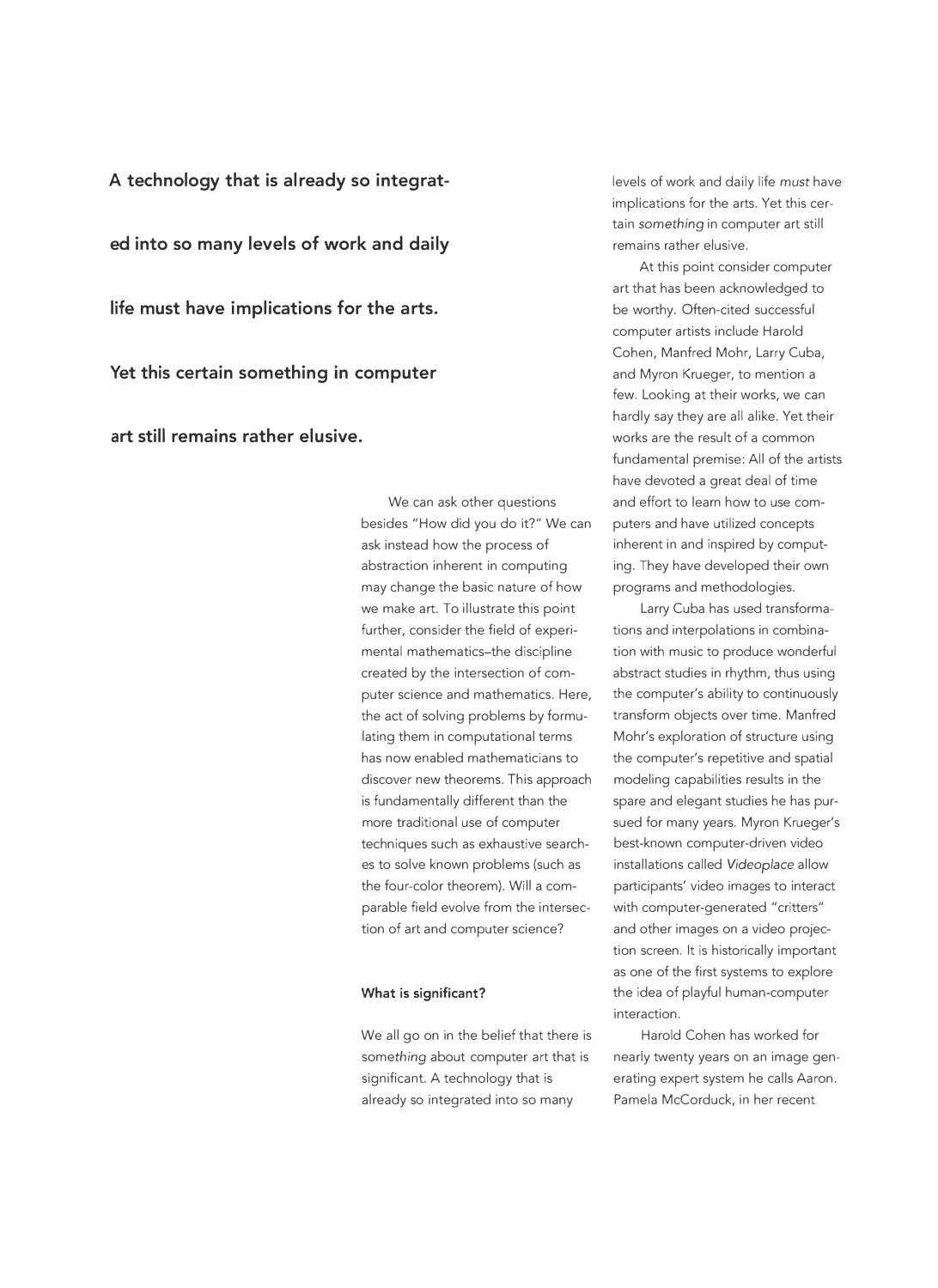**Similarly, computer artists need to be** 

**more aware of the concepts, methodolo-**

**gies, and consequences of computing.** 

**Only then will they be free to choose the** 

tools they want [...]

7. Pamela McCorduck. "Aaron's Code: Meta-Art, Artificial Intelligence, and the Work of Harold Cohen." (New York: W.H. Freeman and Company, 1991). p. 5.

8. Ibid., p. 7.

9. Ibid., p. 9.

102

book *Aaron's Code,* has cited a number of reasons why Cohen's and Aaron's work is significant. Among these are Cohen's realization that a computer program might represent knowledge that led to the act of making art,7 that Aaron itself is a work of art that makes art, and that Aaron is a contingent system, analagous to natural systems everywhere-such as weather patterns, or even the way a human being develops "...their presence rule-based but their outcomes (or products) unpredictable."8 And furthermore, as an example of the intersection of art and Al, "Aaron embraces, embodies, and comments upon some the central ideas of late twentieth-century intellectual ferment".<sup>9</sup> This work is obviously more complex and thought-provoking than most of the work that has been claimed as computer art.

It becomes clear that both the computer software and resulting images or environments bear the stamp of their authors. Perhaps this is why canned programs for artists have their own look, which the artist is

often fighting. By learning a programming language the artist has a chance of supplying the direction for his or her work, rather than following the trends of the marketplace. Not many artists, however, have taken the advice of the composer Dick Higgins who, in 1970, published "Computers for the Arts," a pamphlet suggesting that composers, poets, and artists should all learn a programming language as a means of access to computers. In retrospect, Higgins seems to have hit upon the obvious step to take.

Another way to look at the point is to consider how musicians, writers, and filmmakers know the languages of their respective arts. Similarly, computer artists need to be more aware of the concepts, methodologies, and consequences of computing. Only then will they be free to choose the tools they want and ignore those they find irrelevant.

Learning a computer language is not necessarily easy; it may be one of the hardest tasks at hand for the artist. And it is time consuming. But it is important to keep in mind that the work does not have to look as "perfect" as that on television-the artist is not constrained to one "correct" methodology or visual result. And finally, even if the artist never becomes an expert programmer, the knowledge gained provides perspective, and enables more congenial collaboration, if needed, with engineers coi<br>ith<br>• and scientists.

Concepts whose origins are in the world of computing offer a wide range of ideas and influences. Among these are the modeling of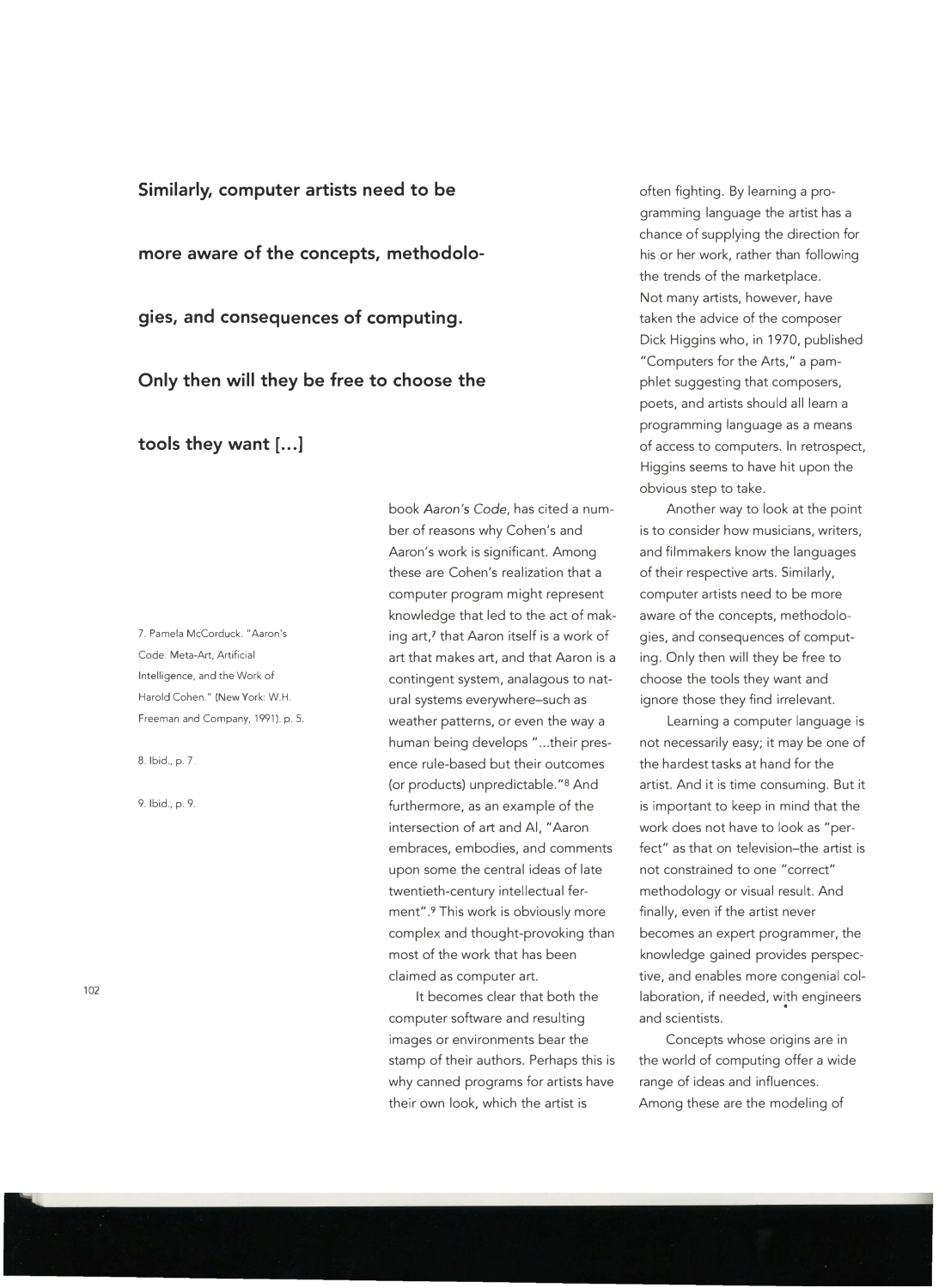complex behaviors, modularity, languages, self-similarity, branching structures, procedural modeling, simulation, cellular automata and artificial life, the exploration of non-Euclidean spaces, expert systems and the promise of eventual Al. Each raises its own multiple issues and questions: Only a few will be mentioned here.

Simulation, in its computational sense, is the making of computer models of physical processes or natural phenomena. These metaphorical models allow for the replication and study of phenomena which are too complex to apprehend in reality, or enable "impossible" viewings, as in the compression of time or spaces too large to normally grasp. A branch of simulation that is likely to have great effect in a number of fields is Artificial Life. According to Christopher Langton, the organizer of the Artificial Life workshops in 1987 and 1990: " ... the general consensus on the "essence" of Artificial Life at the workshop was converging on the following vision: Artificial Life involves the realization of lifelike behavior on the part of man-made systems consisting of populations of semiautonomous entities whose local interactions with one another are governed by a set of simple rules."<sup>10</sup> These above ideas and those of feed- creator an artist, a programmer, an back and chance, of contingency, of inventor, a dungeon master, a collabadaptation-as with Aaron-and later, artificial evolution, will become increasingly important.

Virtual Reality, as anyone who has recently read *The New York Times, The Waif Street Journal, The Village Voice, Esquire, The Face,* or *Mondo 2000* must know, is a type of

interactive simulation that allows the participant to be "inside" of an artificial environment. In the most wellknown scenarios, the effect of "being there" can be achieved by wearing a headset that displays the synthetic environment through tiny 1Vs (one for each eye) and provides sound cues. Hand motion is tracked via a "data glove." Real hand motions trigger actions in the virtual space: virtual objects may be handled, or a pointing finger can be used to propel oneself about. Multiple uses are being envisioned for virtual reality: hopefully many will be in the arts. Teresa Carpenter, in an article in the Village Voice tells us that "...my husband [Steven Levy] had reported in Rolling Stone that Eno, Peter Gabriel, and Laurie Anderson were exploring the possibilities of virtual reality for performance. The idea was this: Each artist would construct a world where he would be joined by the other two. The audience, watching three large screens, could see what each performer was seeing. "11 Virtual Reality, once artists get access to it, may help to redefine how we experience the world.

The idea of human-machine interactivity in art raises multiple issues. In interactive systems, is the orator? Is the participant an artist, a

10. Christopher G. Langton, editor. *Artificial Life.* (Redwood City, CA: Addison-Wesley, 1987) p. xxiii.

11. Teresa Carpenter. "Slouching Toward Cyberspace." *Village*  Voice. March 10. p. 38.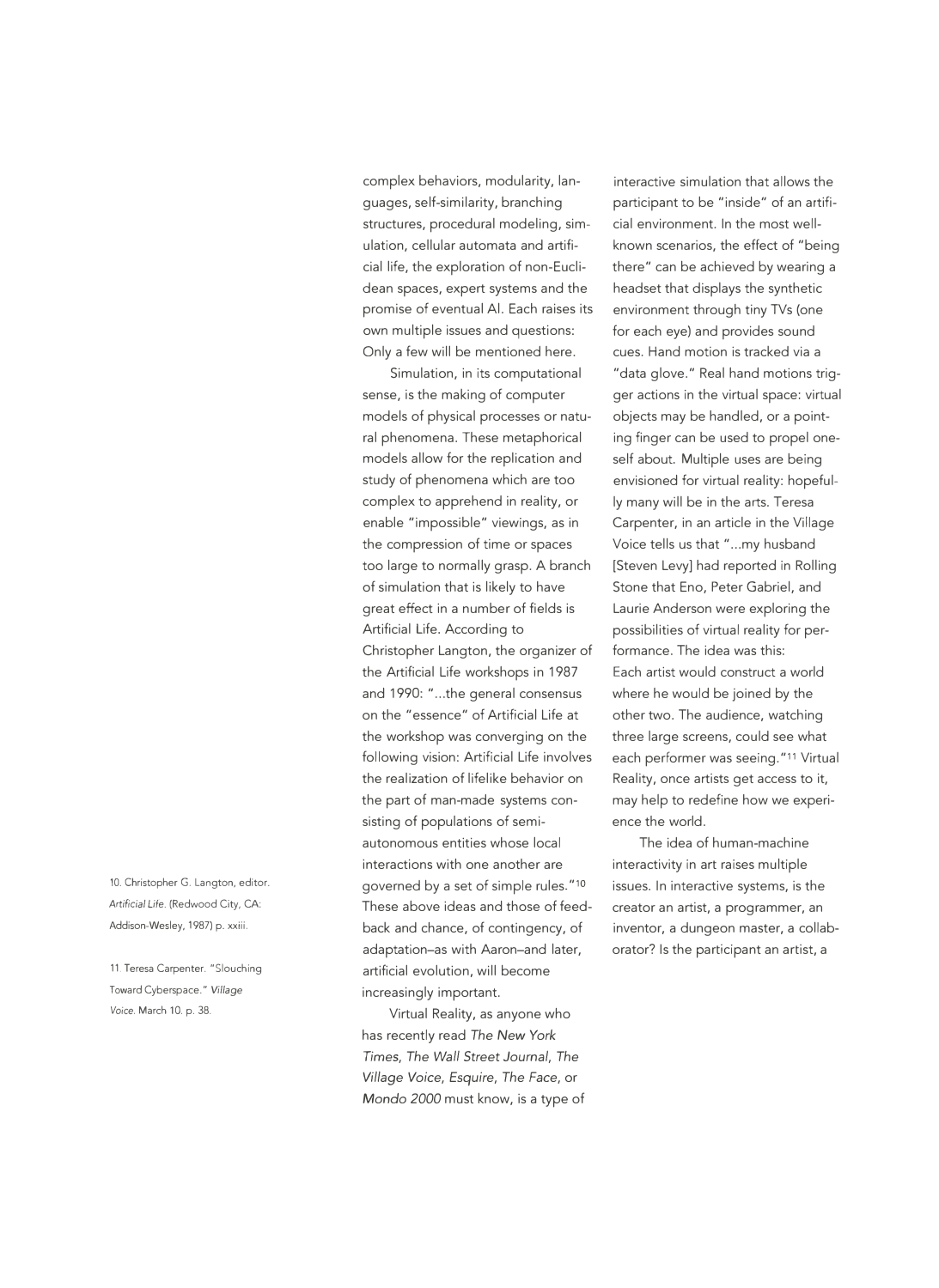# **Our classic notions of originality too may**

**have to change. Is art in the software, the** 

**output, or a performance? What is real** 

**and what is a copy?** 

selector of limited options, or someone just having a good time? Do interactive systems show any real options for the participant, other than those already programmed by the system's designer? Who will control its content-from whose viewpoint will the world be presented? Is being a participant rather like being the kid who was given a coloring book to fill in, in his own style, the lines which someone else has drawn?

The idea of a free-flowing dialogue between human and machine is still mostly at the stage of a calland-response, yet some environments like Myron Krueger's Videoplace have become more conversational. The everyday network communications mechanisms already in place that allow exchange of information all over the world are more flexible at this point, and are actually quite amazing. Networks, news groups, and electronic mail enable information flow all over the world. This communications technology is in the background; there is no conscious "art" to it-it just enables a channel whose content constantly

ebbs and flows, depending upon the people involved. This global community of people holds ongoing conversations, exchanges programs and data, and plays in this virtual space. Additional bandwidth will undoubtedly allow for the rapid flow of images and sound. New artists' networks have already been started and may be promising as well.

The social consequences are worth noting too. Consider the danger of becoming obsessed with technique, qnd absorbed in computers to the exclusion of the real world-a problem that may become more prevalent with virtual reality. Consider the distance an artist puts between idea and execution. It is a tortuous and circuitous route, this maze of instructions, hardware, and code used to produce images. Why do we do it? Do we create these system so that we can finally act as gods of our own little universes? There are also issues of privacy and the control of information-urgent enough to require the creation of groups like the Electronic Frontier Foundation in response to government crackdowns on hackers.

Our classic notions of originality too may have to change. Is art in the software, the output, or a performance? What is real and what is a copy? A loss of commodity status is implied when similar yet unique images may be in abundance. Can a computer program still create originals after the artist has died?

We have embraced the technology and many of its concepts, yet we seldom manage to push our ideas far enough. Perhaps it is a symptom of